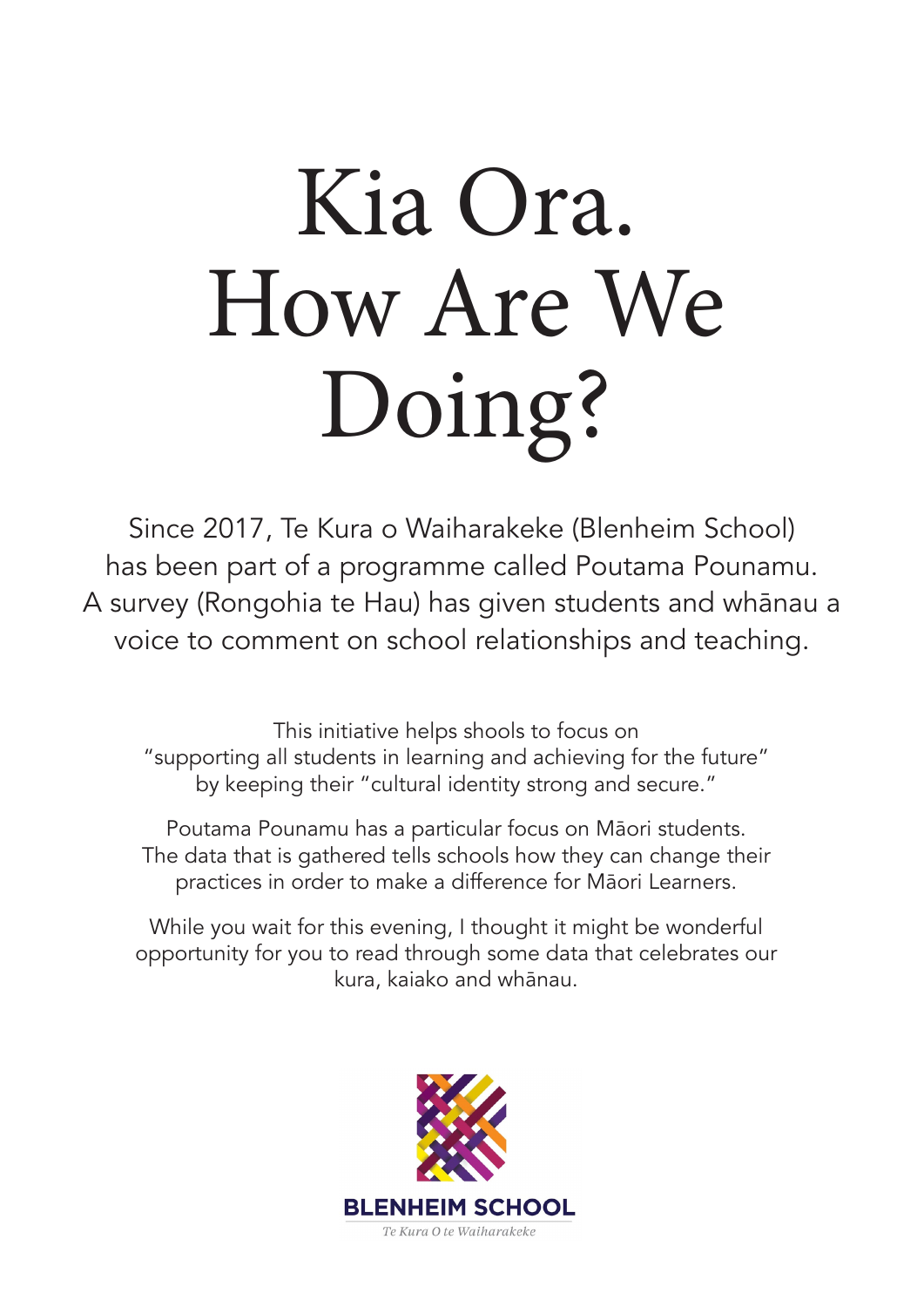# Introduction

All year 4-6 students, teachers and whānau have taken part in this survey in 2017, 2018, 2019 and 2020. The survey consists of 10 questions and focuses on relationships and teaching.

Results are given a rating between 1 and 5.

1 means the person completing the survey believes "this never occurs at Blenheim School."

5 means "this always occurs at Blenheim School." An average score would be 3.

When interpreting the results of the survey, it is interesting to note that there has been steady roll growth between 2017 and 2020, which does affect the data. In 2017, there were 63 students; in 2018 there were 87 students; in 2019 there were 92 students; and in 2020 there were 95 students.

# What the Data Tells Us

Overall, the results of the Rongohia te Hau survey at Blenheim School continue to be extremely positive. Blenheim School scored above average in all areas that data was collected, in and by all groups that filled the survey in.

| <b>Average Score</b> | <b>Maori Students</b> | Non-Maori Students | <b>Teachers</b> | Whanau |
|----------------------|-----------------------|--------------------|-----------------|--------|
| 2017                 | 4.4                   | 4.3                | 4.4             | 4.5    |
| 2018                 | 4.3                   | 4.3                | 4.5             | 4.5    |
| 2019                 | 4.3                   | 4.5                | 4.7             | 4.5    |
| 2020                 | 4.6                   | 4.4                | 4.6             | 4.5    |

## Average Score Across All Comments

It is interesting to note that the scores are all consistently well above average and show a positive culture at Blenheim Kura. This year, whānau scores were broken into Maori whānau and non-Maori whānau and their results were mostly consistent with each other

Overall, whānau feel very positive about Blenheim School. The following are a sample of the comments made by whānau:

- Awesome teachers, teaching my children all that they need to thrive at Blenheim School. Learning and achieving loads. Well done teachers and principal. *Maori wh*ā*nau voice*
- Blenheim School has taught my children a lot. I am so happy as my kids have come a long way in their learning with maths, reading, writing and kapahaka etc. I love this school for what they are doing for all the tamariki. *Maori wh*ā*nau voice*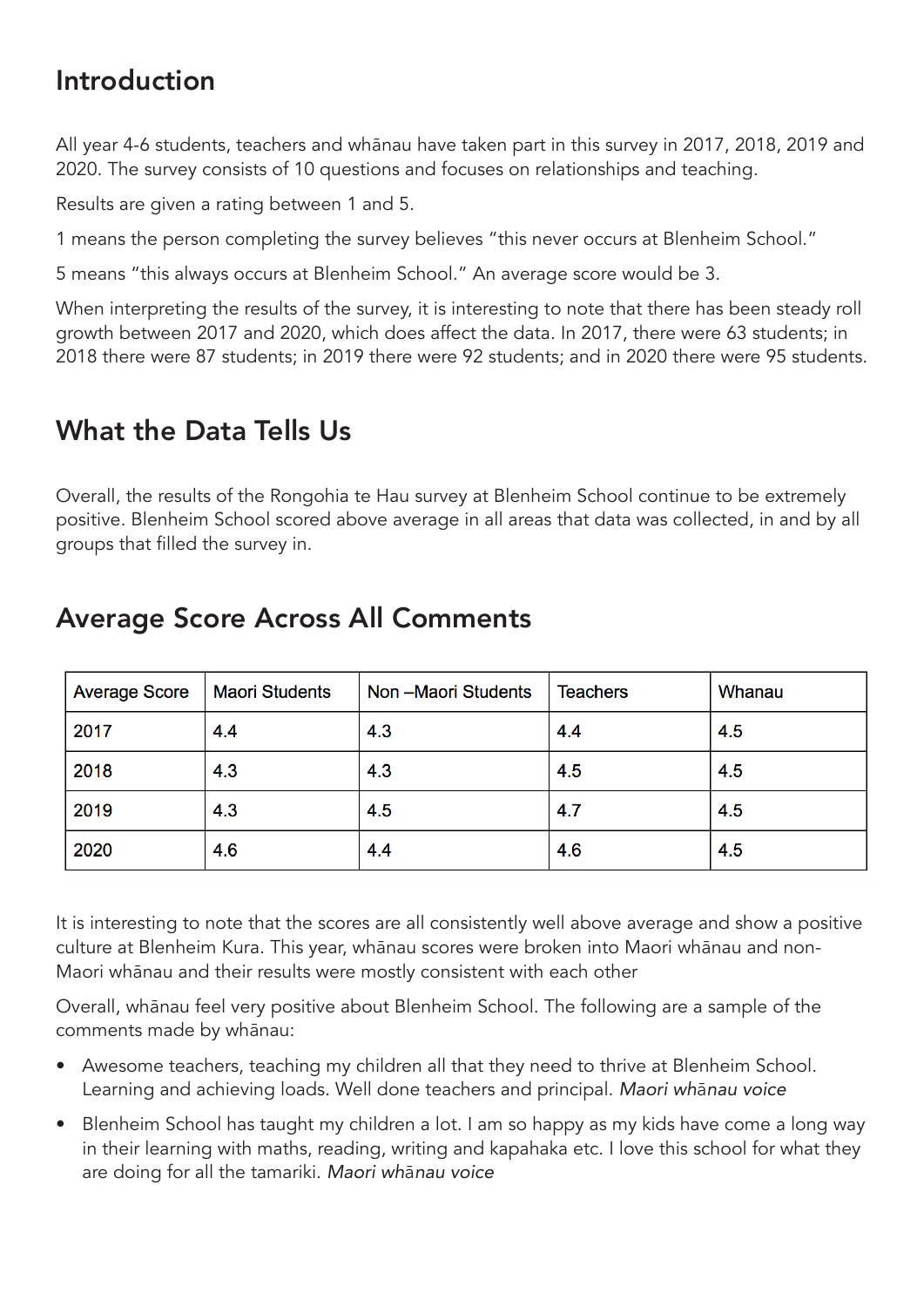- I really appreciate the connections this school provides in helping my child reach his full potential for his age. Any obstacles that have arisen have been dealt with a positive manner, as this school has great communication skills. *Maori wh*ā*nau voice*
- Blenheim School has never let my child slip since day one. If we ever have a problem the staff are right there to help us sort it or find another way. My girl always has a chance to participate in Blenheim School has never let my child slip since day one. If we ever have a problem the staff are right there to help us sort it or find another way. *non-Maori wh*ā*nau voice*
- I feel the children (and my child) are well supported by the teachers and they really care about them and their learning. Growing their brains, learning and emotions. *non-Maori wh*ā*nau voice*
- My daughter has been pushed in her learning to achieve and feels like she has achieved more at Blenheim school than her previous school. We appreciate the culture of no bullying in this school as it leads to more focus on learning and the school being a community. *non-Maori wh*ā*nau voice*
- I feel the children (and my child) are well supported by the teachers and they really care about them and their learning. Growing their brains - learning and emotions. *non-Maori wh*ā*nau voice*

# Relational Statements

### Relational Strengths

Relationships between teachers and students remain strong for all groups:

| Q5. Teachers in my school know me and I know them        | 2020 average score 4.6/Maori 4.5      |
|----------------------------------------------------------|---------------------------------------|
| Q6. Teachers in my classes respect me and I respect them | 2020 average score 4.6/Maori 4.5      |
| Q7. Teachers in my classes care about me                 | 2020 average score 4.8/Maori 4.9      |
| Q1. In my school it feels good to be (their own culture) | four-year average score 4.4/Maori 4.7 |

It is pleasing to note that Maori students' confidence in their achievement is consistently high over the last four years.

| $\overline{\nabla}$ | <b>c</b> <sub>3</sub> . Students like me are achieving | Q4. Maori Students are achieving |
|---------------------|--------------------------------------------------------|----------------------------------|
| 2017                | 3.8                                                    | 4.2                              |
| 2018                | 3.6                                                    | 4.1                              |
| 2019                | 4.3                                                    | 4.6                              |
| 2020                | 4.7                                                    | 4.4                              |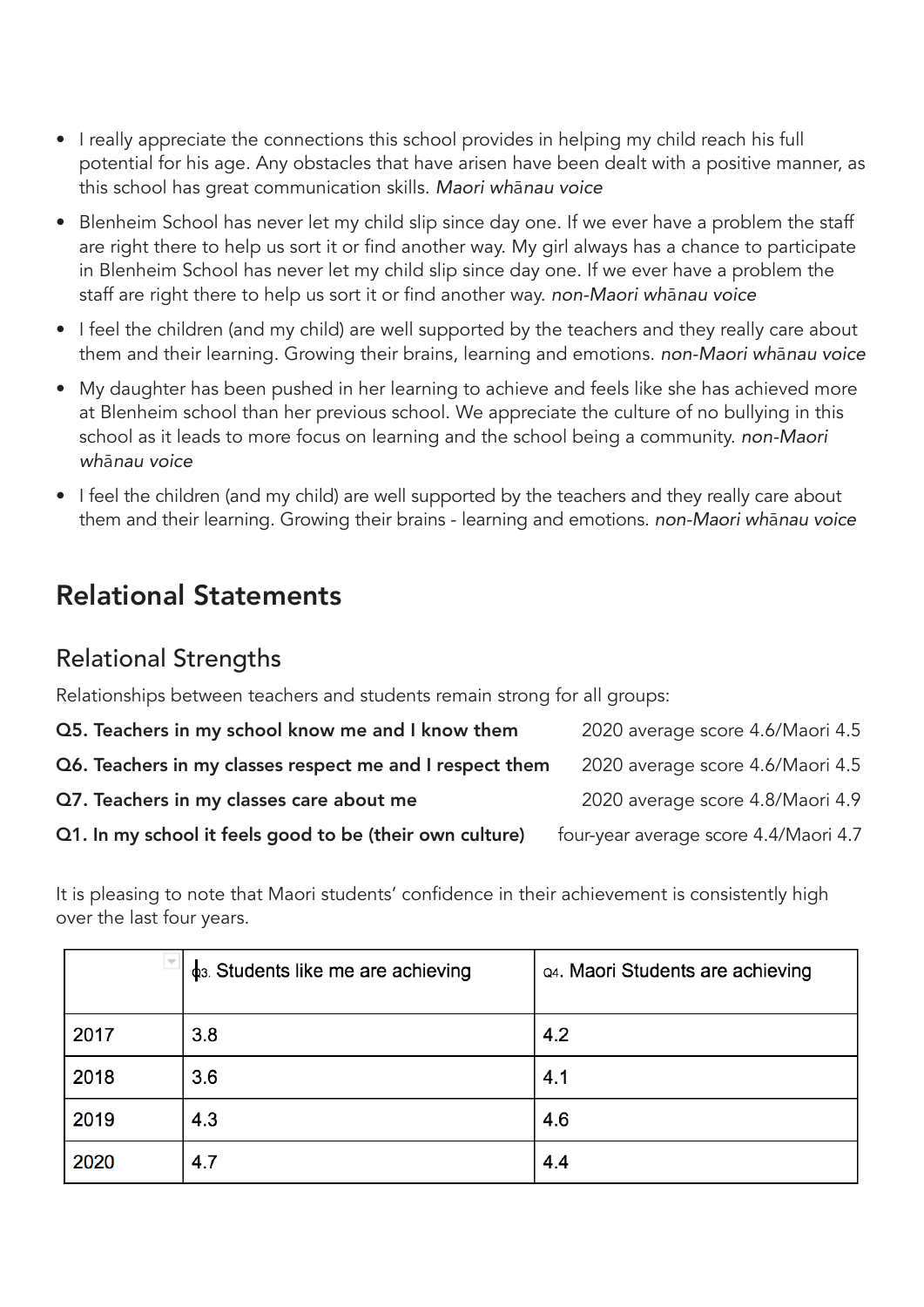## Relational Strengths: Areas to Celebrate/Areas to Develop

Student scores for respecting each other have historically been consistently lower than adults, but this year are the same.

|      | <b>Students</b> | <b>Teachers</b> |
|------|-----------------|-----------------|
| 2017 | 4.45            | 4.75            |
| 2018 | 4.25            | 4.85            |
| 2019 | 4.4             | 4.85            |
| 2020 | 4.5             | 4.5             |

#### Q6. Teachers in my class respect me and I respect them.

Non-Maori students consistently don't feel as positive about being their culture as Maori students although this gap has closed this year

#### Q1. In my school it feels good to be (their own culture).

|      | Maori | Non Maori |
|------|-------|-----------|
| 2017 | 5.0   | 4.2       |
| 2018 | 4.6   | 4.3       |
| 2019 | 4.8   | 4.5       |
| 2020 | 4.5   | 4.4       |

From 2017- 2020, students consistently identified that they do not have the opportunity to do all the things they want to do in their school.

#### Q7. In my school I have opportunities to do all the things I want.

|      | <b>Students</b> | <b>Adults</b> |
|------|-----------------|---------------|
| 2017 | 3.55            | 3.9           |
| 2018 | 3.5             | 4.4           |
| 2019 | 3.9             | 4.5           |
| 2020 | 3.9             | 4.4           |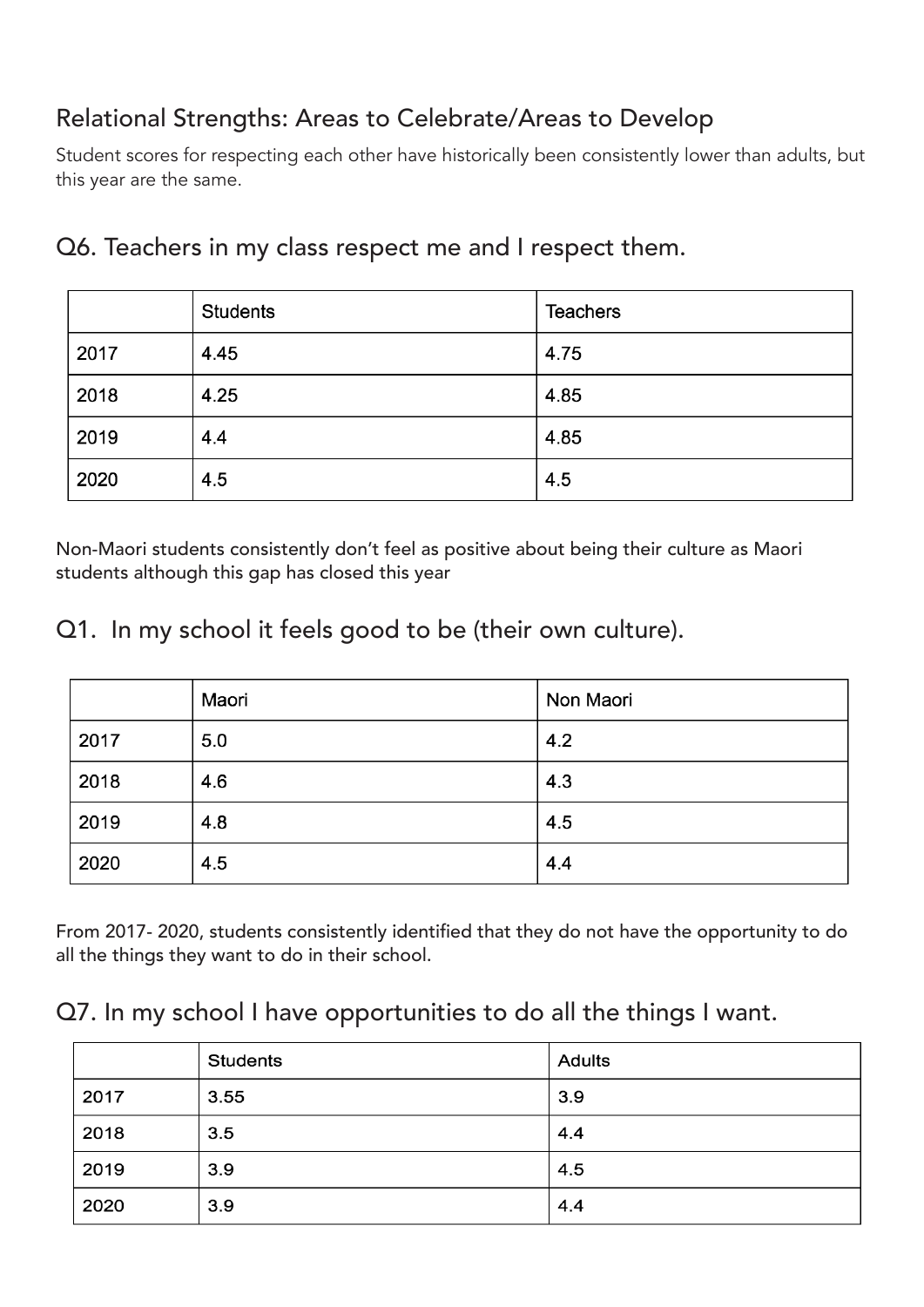A number of whānau are consistently unsure about whether Maori students are achieving. This year this data shows us that 5/18 (27%) Maori whānau answered "don't know" and 4/39 (10%) non-Maori whānau answered "don't know."

|      | Whanau | No. of don't know answers |
|------|--------|---------------------------|
| 2017 | 3.4    | 7/39                      |
| 2018 | 3.4    | 6/34                      |
| 2019 | 3.8    | 10/60                     |
| 2020 | 4.6    | 9/57                      |

Q4. In my school, Maori students are achieving,

# Teaching Strengths

Positive results about high expectations, teachers' knowledge about learning and levels of enjoyment.

Q9. Teachers expect that I will achieve.

Q10. Teachers know how to help me learn.

Q11. Teachers know how to make learning fun.

|      | Q9. Teacher's expect that<br>will achieve | Q10. Teacher's know how<br>to help me learn | Q <sub>11</sub> . Teacher's know how<br>to make learning fun |
|------|-------------------------------------------|---------------------------------------------|--------------------------------------------------------------|
| 2017 | 4.8                                       | 4.55                                        | 4.4                                                          |
| 2018 | 4.7                                       | 4.55                                        | 4.5                                                          |
| 2019 | 4.8                                       | 4.7                                         | 4.4                                                          |
| 2020 | 4.9                                       | 4.7                                         | 4.4                                                          |

## Teaching Strengths: Areas to Celebrate/Areas to Develop

From 2017-19 there were consistent differences between students' and teachers' perceptions. It is pleasing to note that this year the Maori student data has improved in this area to be more consistent with other students and closer to the teachers' perceptions.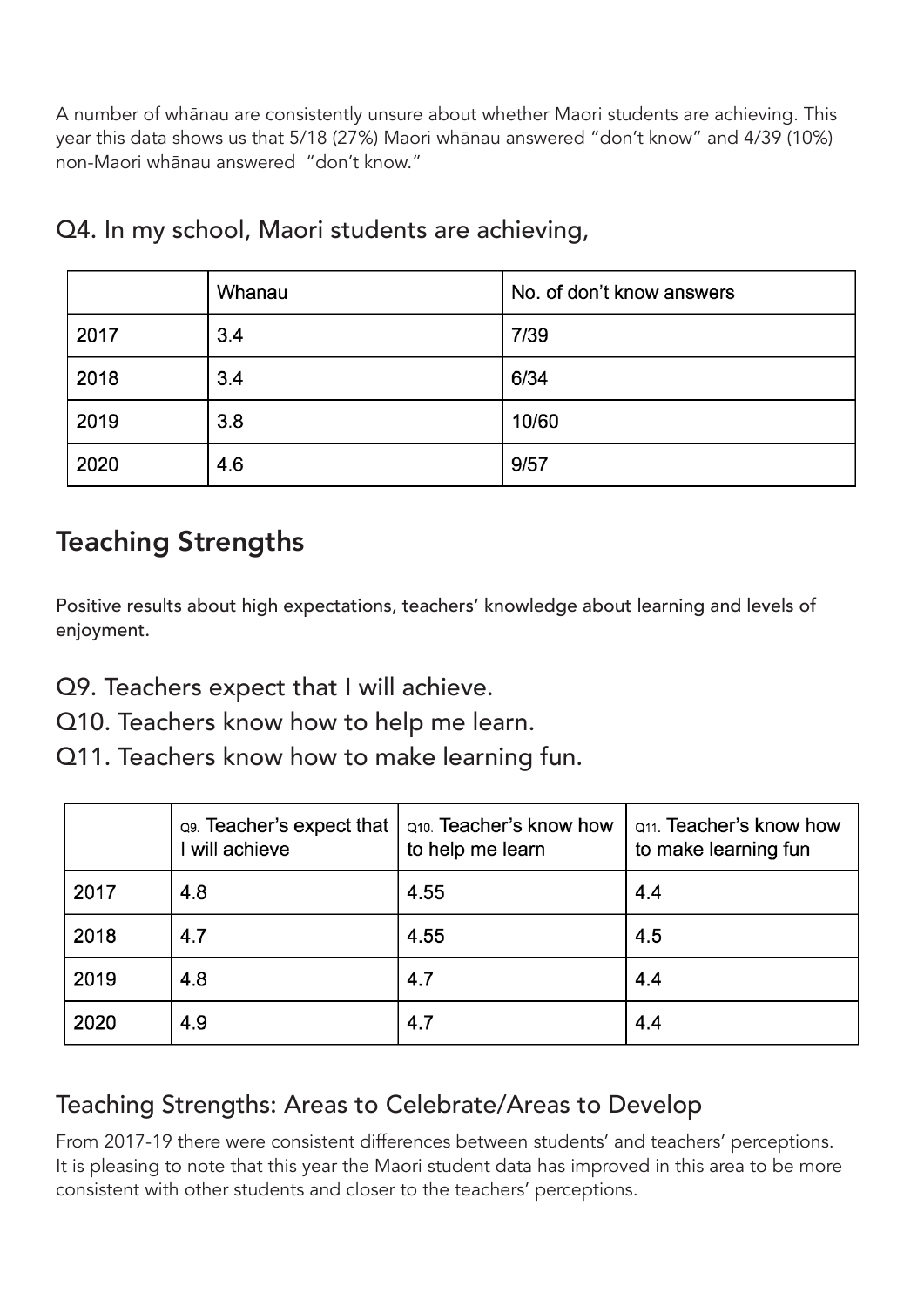|      | <b>Maori Students</b> | Non Maori students | <b>Teachers</b> |
|------|-----------------------|--------------------|-----------------|
| 2017 | 4.2                   | 4.3                | 4.3             |
| 2018 | 4.1                   | 4.4                | 5.0             |
| 2019 | 4.1                   | 4.5                | 5.0             |
| 2020 | 4.5                   | 4.5                | 4.8             |

Q8. Teachers in my classes listen to our ideas about learning.

## Q12. Teachers in my classes let us help each other with our work.

|      | <b>Maori Students</b> | Non Maori students | <b>Teachers</b> |
|------|-----------------------|--------------------|-----------------|
| 2017 | 3.6                   | 4.0                | 4.0             |
| 2018 | 4.3                   | 4.1                | 4.6             |
| 2019 | 3.7                   | 4.0                | 4.5             |
| 2020 | 4.5                   | 4.4                | 4.6             |

Q 13. Teachers talk with me about my results so I can get better.

| Average<br>Score | <b>Maori Students</b> | ٠<br>Non-Maori Students | w<br><b>Teachers</b> | Whanau |
|------------------|-----------------------|-------------------------|----------------------|--------|
| 2017             | 4.7                   | 4.4                     | 3.8                  | 4.5    |
| 2018             | 4.4                   | 4.6                     | 4.4                  | 4.8    |
| 2019             | 4.0                   | 4.7                     | 4.5                  | 4.7    |
| 2020             | 4.6                   | 4.5                     | 4.4                  | 4.7    |